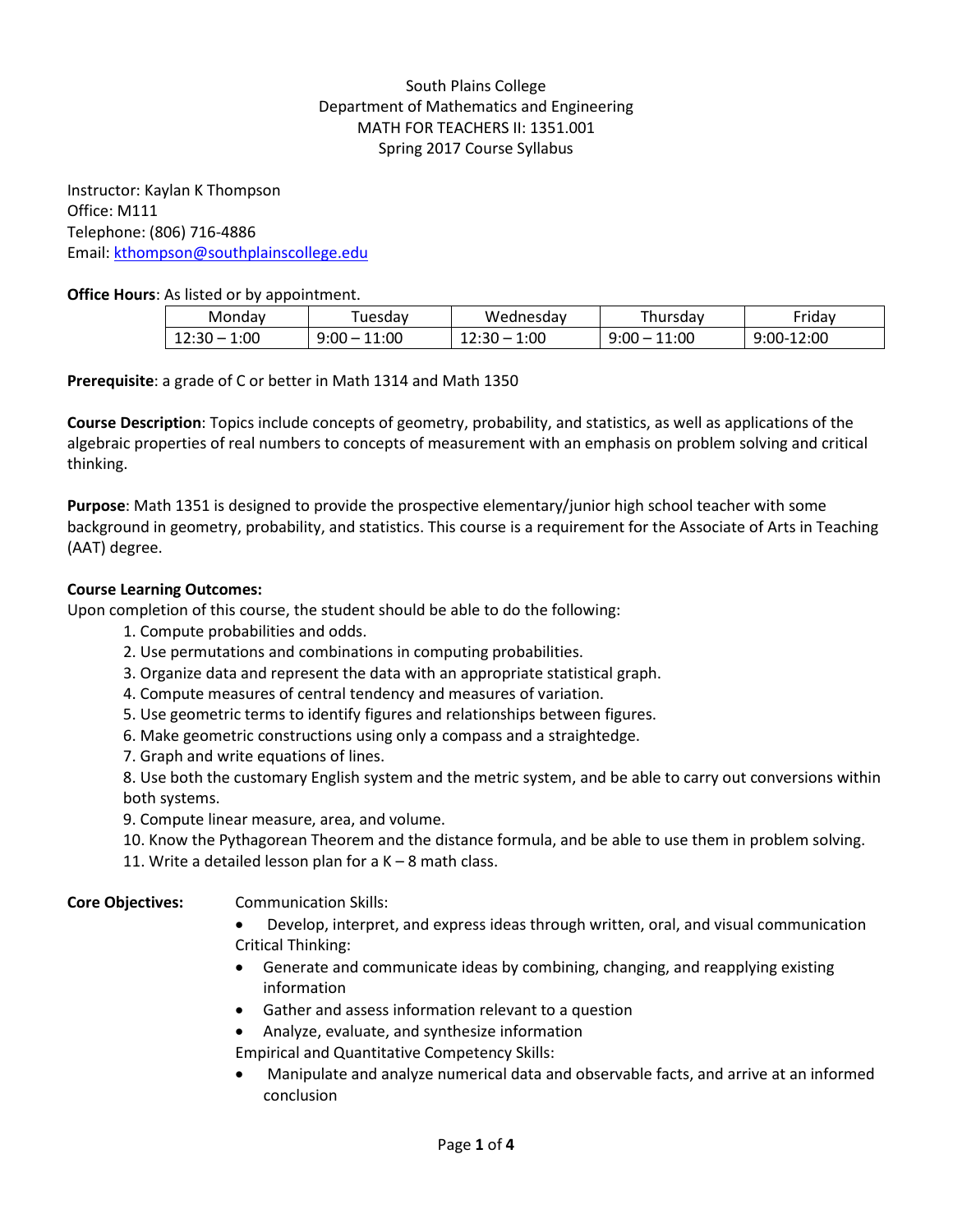| Textbook:            | A Problem Solving Approach to Mathematics for Elementary School Teachers, 12 <sup>th</sup> edition, by<br>Billstein, Libeskind, & Lott.                                                                                                                                                                                                                                                                                                                                                                                                                                                           |                                     |                         |                                                |
|----------------------|---------------------------------------------------------------------------------------------------------------------------------------------------------------------------------------------------------------------------------------------------------------------------------------------------------------------------------------------------------------------------------------------------------------------------------------------------------------------------------------------------------------------------------------------------------------------------------------------------|-------------------------------------|-------------------------|------------------------------------------------|
| <b>Supplies:</b>     | Pencils, erasers, 3-ring binder, notebook paper, composition notebook, calculator (when<br>allowed)                                                                                                                                                                                                                                                                                                                                                                                                                                                                                               |                                     |                         |                                                |
| <b>Attendance:</b>   | Attendance and effort are crucial for success in this course. Record of your attendance will<br>be maintained throughout the semester. Leaving class early and being tardy will be recorded<br>as 1/2 of an absence. Sleeping in class will also be recorded as an absence. You may be<br>dropped from this course with a grade of X or F if you are absent four consecutive days or if<br>you accrue five absences for any reason throughout the semester. Absences are not<br>classified as 'excused' or 'unexcused'.                                                                           |                                     |                         |                                                |
|                      | <b>Student Responsibilities &amp; Expectations:</b>                                                                                                                                                                                                                                                                                                                                                                                                                                                                                                                                               |                                     |                         |                                                |
|                      | • Come to class on time and prepared to learn. (Pencil, book, notebook, calculator, ect.)<br>• Read the syllabus.<br>• Good study habits are essential for success.<br>• Take notes, participate in class, and complete course assignments early enough to seek help if<br>needed.<br>. Food and drink are NOT allowed in the classroom with the exception of bottled water.<br>• Cell phones and any other electronic devices must be silenced and put away before entering<br>the classroom. Use of these devices during class will result in a zero for that day's quiz,<br>homework, or exam. |                                     |                         |                                                |
| Grading:             | Homework/Activities/Mini Lessons<br>Quizzes<br>Detailed Lesson Plan<br><b>Interactive Notebook</b><br>Unit Exams<br><b>Final Exam</b>                                                                                                                                                                                                                                                                                                                                                                                                                                                             | 10%<br>5%<br>5%<br>5%<br>60%<br>15% | Grading Scale: A 90-100 | B 80-89<br>C 70-79<br>D 60-69<br>F 59 or below |
| Homework:            | Homework will be assigned for each section on MyMathLab (MML). The Course ID is<br>thompson90408 and the zip code is 79336. Although the homework is done online, the<br>problems should be worked neatly either in a spiral or notebook paper in pencil.                                                                                                                                                                                                                                                                                                                                         |                                     |                         |                                                |
| <b>Quizzes:</b>      | Quizzes will also be assigned on MML. Again, the problems should be worked neatly in either a<br>spiral or on notebook paper in pencil.                                                                                                                                                                                                                                                                                                                                                                                                                                                           |                                     |                         |                                                |
| <b>Activities:</b>   | There will be activities on a regular basis. You will receive a grade for your participation in these<br>activities. If you are absent on the day an activity is given, you will receive a zero for that<br>activity.                                                                                                                                                                                                                                                                                                                                                                             |                                     |                         |                                                |
| <b>Mini Lessons:</b> | Each student will be required to prepare and teach mini lessons throughout the semester. If<br>you are absent on the day you are to teach a lesson, you will receive a zero.                                                                                                                                                                                                                                                                                                                                                                                                                      |                                     |                         |                                                |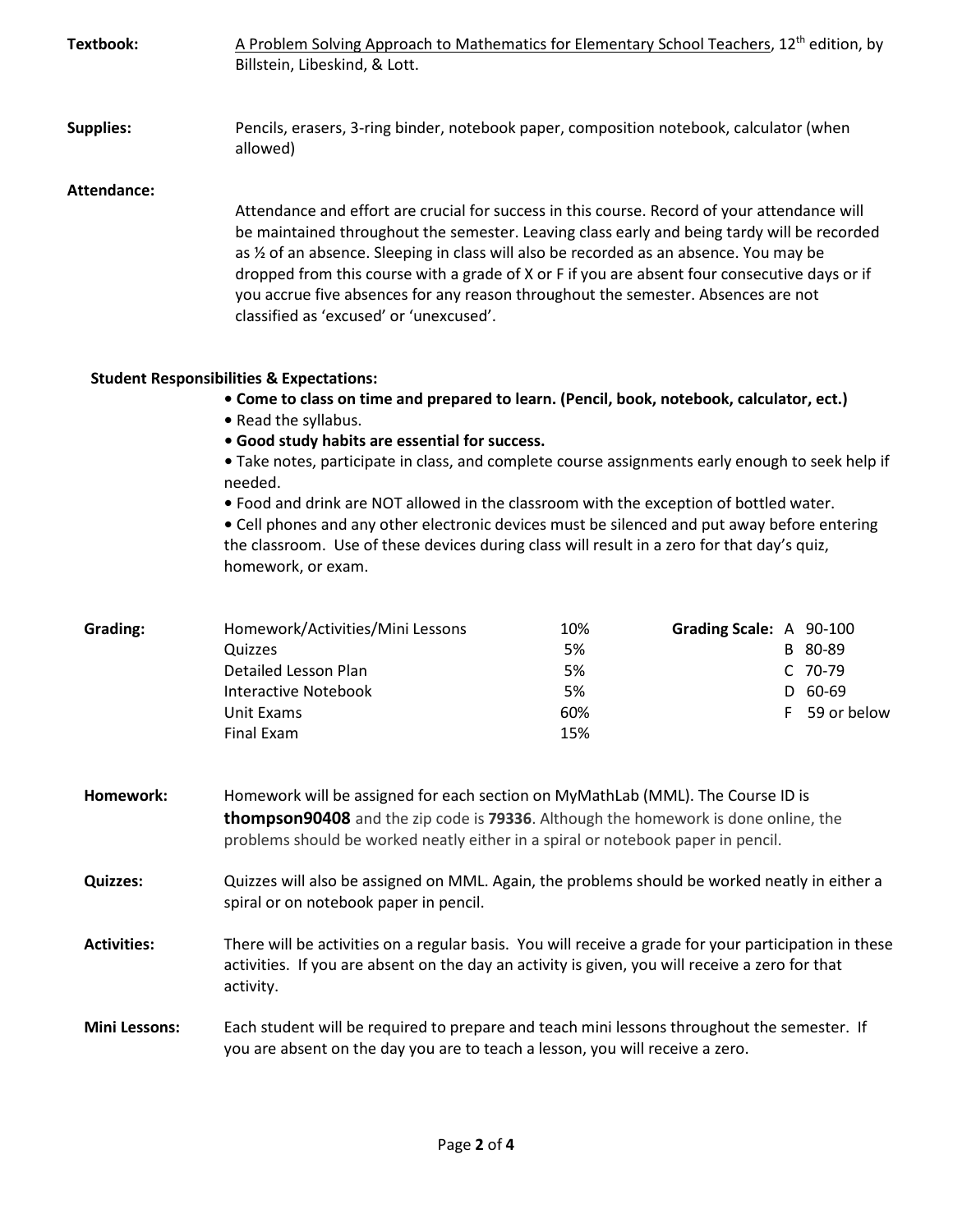#### **Detailed Lesson Plan:**

Each student will write a detailed lesson plan. More information will be given in class. A grading rubric will also be provided.

#### **Interactive Notebook:**

- Each student will complete a geometry vocabulary interactive notebook. More information will be given in class. A grading rubric will also be provided.
- **Exams:** There are 4 unit exams (15% each) and a comprehensive final exam (15%). Dates for the exams are given on the course calendar. If for any reason you are unable to take an exam at the designated time you must contact me prior to class time. Make-up exams will be given at the discretion of the instructor.

**Religious Holy Days**: In accordance with Section 51.911, Texas Education Code, South Plains College will allow a student who is absent from class for the observance of a religious holy day to take an examination or complete an assignment scheduled for that day within seven (7) calendar days after the absence. Students are required to file a written notification of absence with each instructor within the first fifteen (15) days of the semester in which the absence will occur. Forms for this purpose are available in the Student Services Office along with instructions and procedures. "Religious holy days" means a holy day observed by a religion whose place of worship is exempt from property taxation under Section 11.20, Tax Code. (copied from current South Plains College catalog)

**Equal Opportunity:** South Plains College strives to accommodate the individual needs of all students in order to enhance their opportunities for success in the context of a comprehensive community college setting. It is the policy of South Plains College to offer all educational and employment opportunities without regard to race, color, national origin, religion, gender, disability, or age.

**Disability Statement:** Students with disabilities, including but not limited to physical, psychiatric, or learning disabilities, who wish to request accommodations in this class should notify the Disability Services Office early in the semester so that the appropriate arrangements may be made. In accordance with federal law, a student requesting accommodations must provide acceptable documentation of his/her disability to the Disability Services Office. For more information, call or visit the Disability Services Office at Levelland Student Health & Wellness Center 806-716-2577, Reese Center (also covers ATC) Building 8: 806-716-4675, Plainview Center Main Office: 806-716-4302 or 806-296-9611, or the Health and Wellness main number at 806-716-2529.